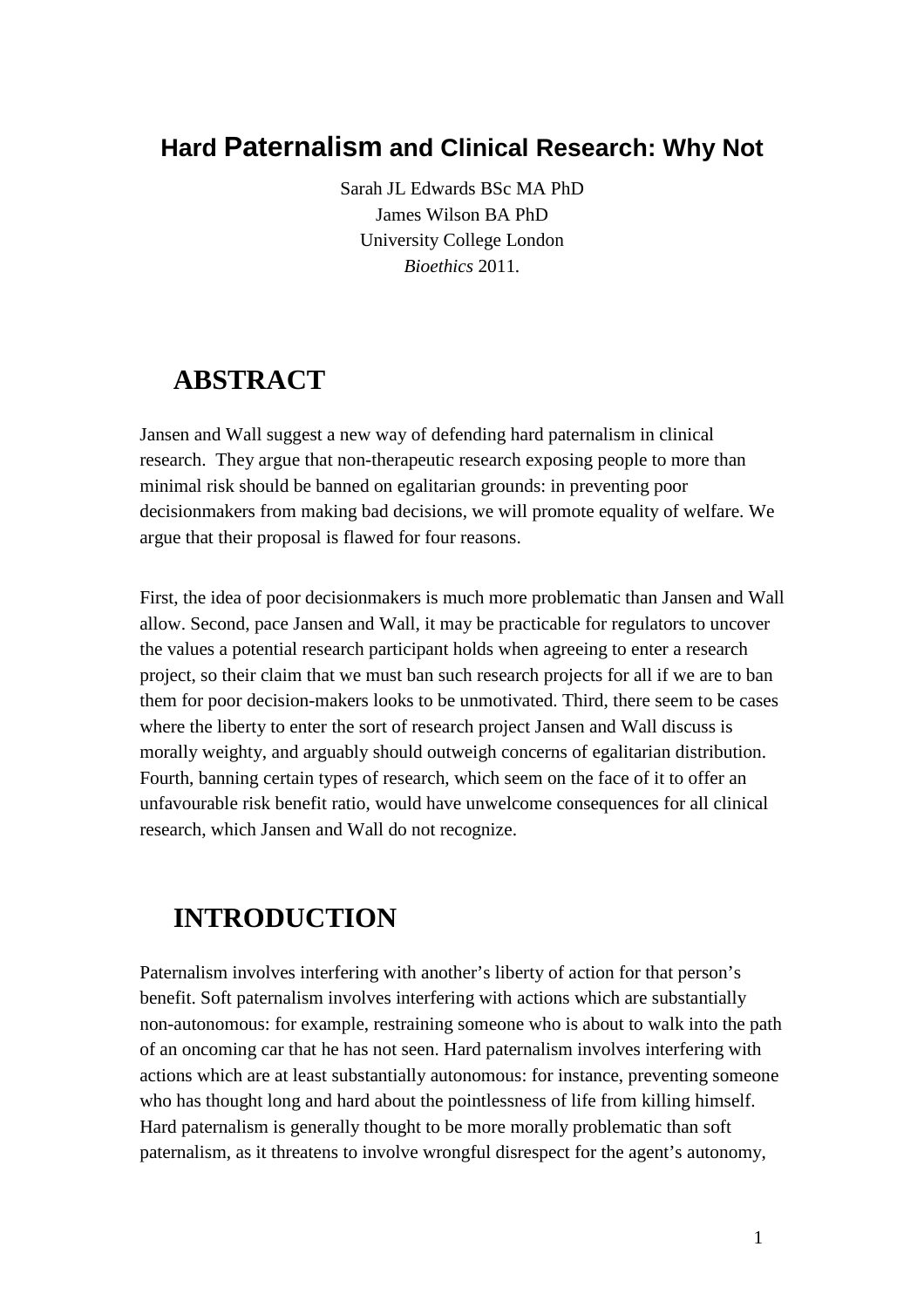insofar as in seems to treat the agent as lacking the appropriate moral status to be able to decide how his or her own life should go.

In a recent article in this journal, Jansen and Wall suggest a new way of defending hard paternalism in clinical research, and propose that research with an unfavourable risk benefit ratio (for example, non-therapeutic research exposing people to more than minimal risk) should be banned altogether. $<sup>1</sup>$ </sup>

Jansen and Wall's thesis relies on applying a general argument about hard paternalism and fairness advanced by Richard Arneson to the specific context of clinical research.<sup>2</sup> Arneson himself however aims simply to criticise Mill's blanket antipaternalism and so does not attempt to sketch out any specific policy on restricting liberty. In this article we show that it is difficult to apply Arneson's ideas in anything like a straightforward way in the context of clinical research. We conclude that we are still a long way short of justifying hard paternalism on grounds of fairness especially in the kinds of case Jansen and Wall are most interested in, namely where terminally ill patients would wish to enter clinical trials which have an apparently unfavourable expected harm-benefit ratio.

Arneson argues that it is fair to allow paternalistic regulation as this is the only way we are able to correct some problematic inequalities in welfare. Arneson's argument presupposes a claim that Nozick once made from the libertarian direction, namely that *liberty upsets patterns*: the more liberty we allow citizens, the more difficult it is to ensure that our favoured pattern of distribution of goods will come about.<sup>3</sup> Arneson contraposes Nozick's argument: on Arneson's view, if we care about egalitarian distributions of welfare, then we should be prepared to interfere with people's liberty to ensure that our desired distribution of welfare comes about. More specifically, if we refuse to regulate paternalistically, we thereby condone a situation in which certain inequalities in welfare are exacerbated.

In outline, Arneson's argument goes as follows. Inequalities in welfare result from allowing liberty of choice, because some people make poor decisions and fail to generate welfare from the opportunities open to them or even use their liberties to harm themselves, whilst good decision makers generate more welfare. On the assumption that those who are good decision-makers will tend to be those who are already well off, and those who are worse decision-makers will tend to be those who

<sup>1</sup> Lynn A. Jansen and Steven Wall. Paternalism and fairness in clinical research *Bioethics* 2009; 23(3): 172–182.

<sup>2</sup> R. Arneson. Paternalism, Utility and Fairness, reprinted in *Mill's on Liberty: Critical Essays*. ed. G. Dworkin. 1997. Lanham, MD: Rowman and Littlefield.

<sup>&</sup>lt;sup>3</sup> Nozick's point concerning how liberty upsets patterns however did not rely on some people making poor choices. Robert Nozick, *Anarchy, State and Utopia* (New York: Basic Books), pp. 160-4*.*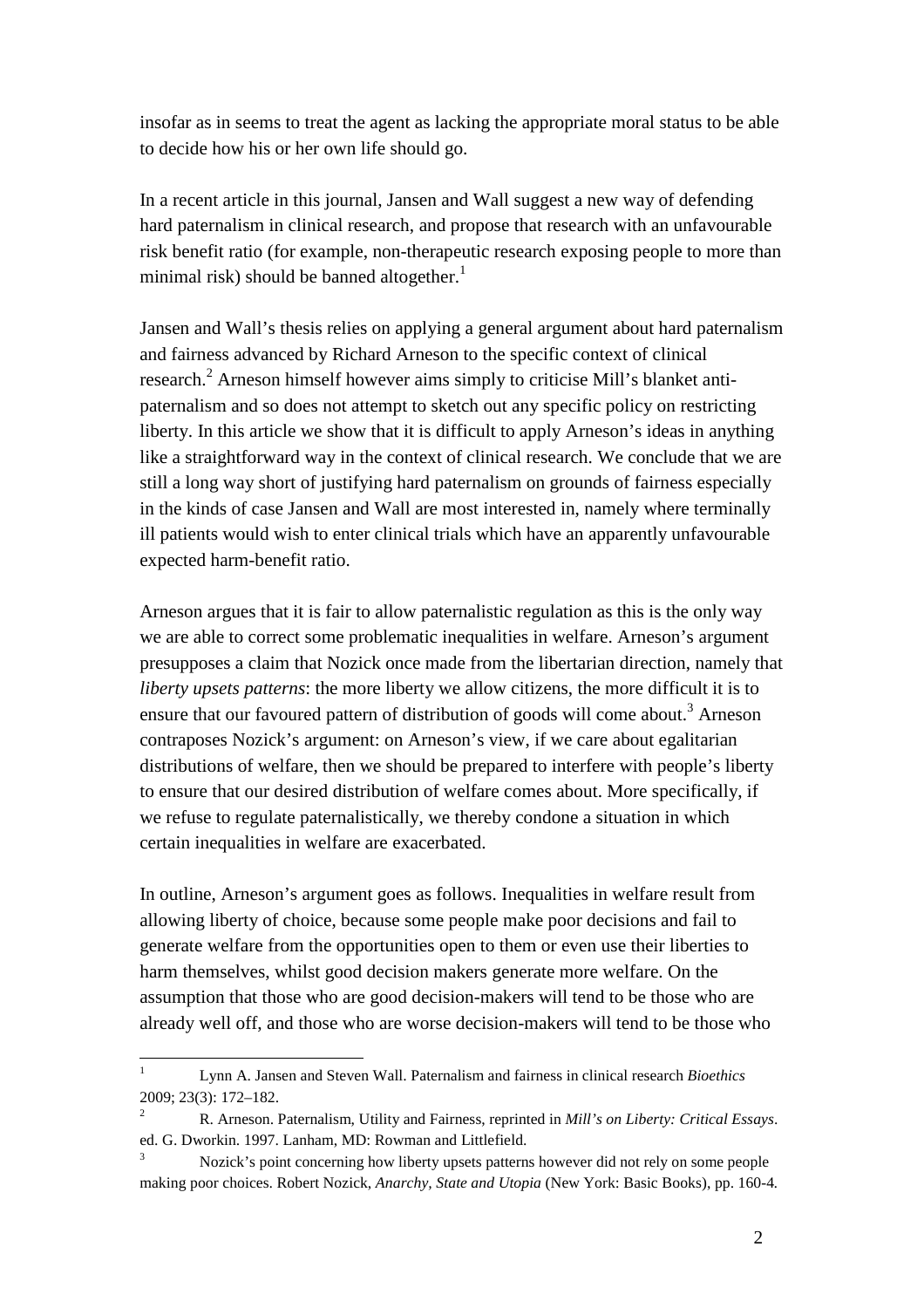already badly off, giving citizens the liberty to choose will tend to exacerbate existing inequalities in welfare. Hence, a "ban on paternalism in effect gives to the haves and takes from the have-nots."<sup>4</sup>

If we have reason to think that justice contains as a core part a commitment to equality of welfare, it follows that refusing to allow states to act paternalistically can be unfair. On Arneson's view, we do not have to be committed to any single account of welfare or even a strictly egalitarian view of justice to see the force of this insight; we need only be convinced that a straight utilitarianism which is insensitive to how benefits are distributed is too narrow.<sup>5</sup>

## **JANSEN AND WALL'S ARGUMENT**

Jansen and Wall use Arneson's argument to make the case that a commitment to fairness requires regulators of clinical research to ban certain types of clinical research. They first argue that even where we are talking about mentally and legally competent adults making adequately autonomous decisions, there are reasons of fairness for preventing those who are for one reason or another likely to be poor decision-makers from making poor choices. They thus aim to use the argument to defend hard paternalism for poor decision makers in the regulation of clinical research.

While they claim not to defend any particular set of restrictions, they focus on cases of terminally ill patients and non-therapeutic phase 1 clinical trials of new drugs which "clearly and unambiguously" engage paternalistic concern.<sup>6</sup> If paternalism is not warranted in these cases, they suggest, it would be hard to see where it would be. These are cases, they imagine, where the risks and expected benefits of a research project are such that it would be very unlikely that a good decision-maker who was self-interested would choose to take part in it. Good decision-makers who are selfinterested, they suggest, will refuse to engage in risky behaviour under two types of circumstances. First, where taking the risk offers them no benefit, and the risk of harm is greater than minimal (call this 'greater than minimal risk'). Second, where taking the risk involves potential benefits as well as potential harms, but the potential benefits to the risk-taker are outweighed by the potential harms (call this 'an unfavourable balance of harms over benefits').

6

<sup>4</sup> R. Arneson. Paternalism, Utility and Fairness, p. 86.

<sup>&</sup>lt;sup>5</sup> We should note however that, the force of Arneson's argument is somewhat blunted if we do not agree that welfare is the good that egalitarians should be trying to distribute equally. We tend to think welfare is an implausible currency for egalitarian justice, but we leave this fundamental disagreement with Arneson (and Jansen and Wall) on one side here.

Ibid, 173.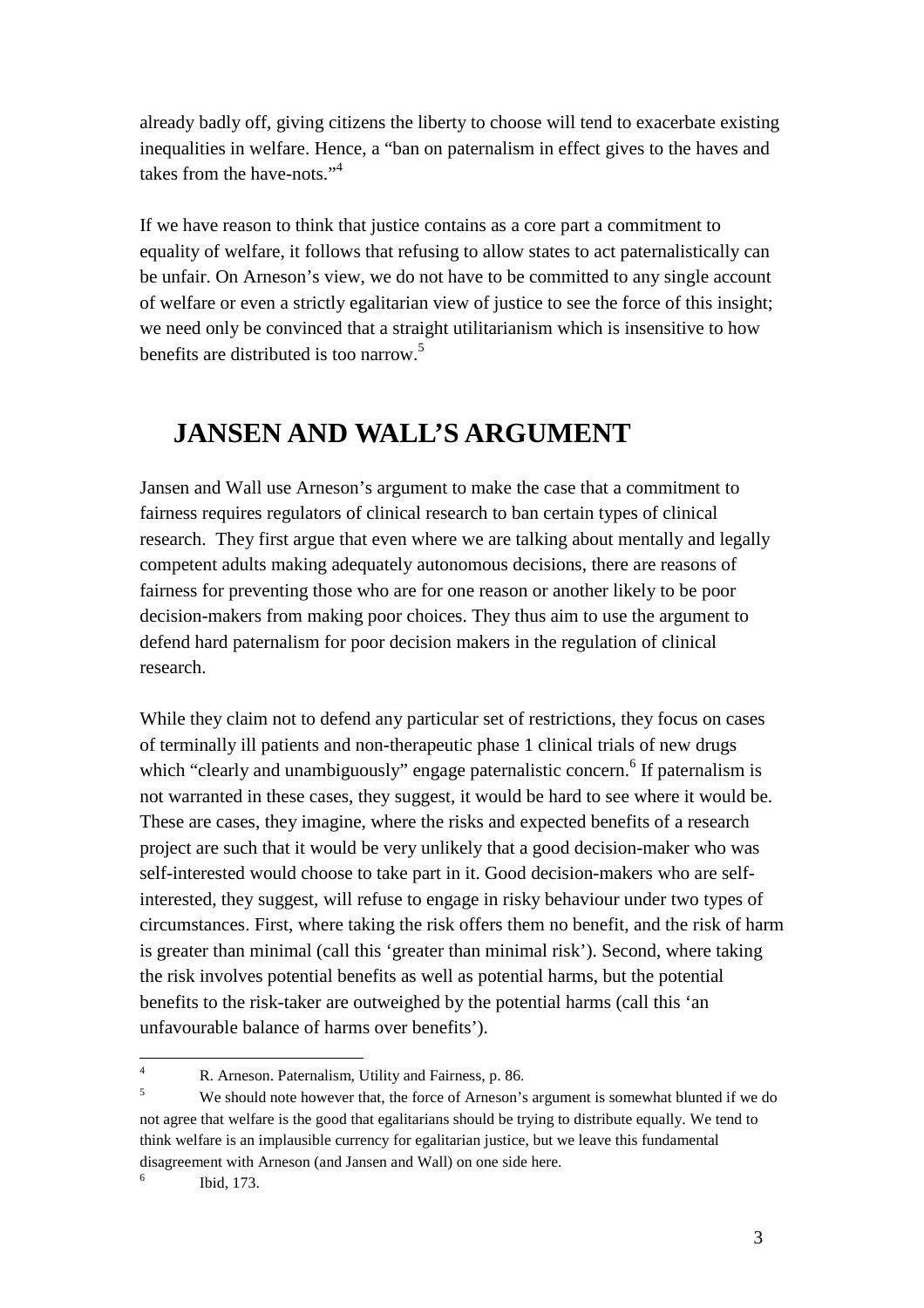Jansen and Wall argue that in both these types of case the fairness argument justifies us in paternalistically protecting poor decision-makers from making bad choices by removing the option of their so doing. However, they further argue that we do not have any psychological methods which are sufficiently reliable at distinguishing those who are poor decision makers from those who are good decision-makers wishing to enter the project for altruistic reasons. Jansen and Wall conclude, apparently with help from Arneson, that as a result we will also need to restrict the ability of good decision makers to participate in such research projects given these difficulties in determining who is a poor decision maker. They argue that this infringement of liberty of the good decision makers is also justified by the fairness argument.<sup>7</sup> Jansen and Wall allow that something important can be lost in so confining liberty. They argue, however, that not all liberties are equally important: some liberties are basic, whilst others are not. Where a liberty is non-basic our commitment to equality of welfare should take precedence. They further argue that the liberty to take part in research is a non-basic liberty, and it should thus cede ground to the importance of maintaining equality of welfare.

So, to recap the general form of Jansen and Wall's argument is as follows:

1. Some people are poor decision-makers in matters concerning their own welfare, whilst others are good decision-makers.

<sup>7</sup> It is worth noting that there could be two distinct reasons for restricting choice here, both of which could be deemed egalitarian in a broad sense. First, we could be concerned about the absolute level of the people who are worst off; second, we could be concerned with the size of the gap between the best off and the worst off. (Within current debates in political philosophy, these views correspond to the views labelled prioritarian and egalitarian respectively). The first view would be restricted to preventing those who are already badly off from making themselves even worse off. On this view, if it were possible to protect the poor decision makers without restricting the liberties of good decision makers, this would be preferable, as the alternative would be 'levelling down'. The second view would suggest that there was a case for such levelling down: that is, restricting the options of the good decision makers in order to ensure greater equality of welfare, and not simply as an unavoidable byproduct of a justified restriction of the options of the poor decision makers. Jansen and Wall suggest that the problem is one of *lack of ability* to separate the poor from the good decision makers, rather than that it would be unfair to allow the good decision makers to increase the welfare gap between them and the poor decision makers by making use of their liberty to enter potentially dangerous research projects. Hence we assume they take the first 'prioritarian' reading of the importance of equality of welfare. The distinction between equality and priority matters to Jansen and Wall's argument because it determines whether they need their premise about being unable to tell the difference between good and bad decision makers. If they are egalitarians, they do not. All they need to know is that, with liberty, poor do worse and good do better to want to take liberty away from everyone. If they are prioritarians, they do not regard taking liberty away from the good decision makers as itself a good thing, so they have to justify it by saying it is the inevitable price of being unable to tell good from poor decision makers.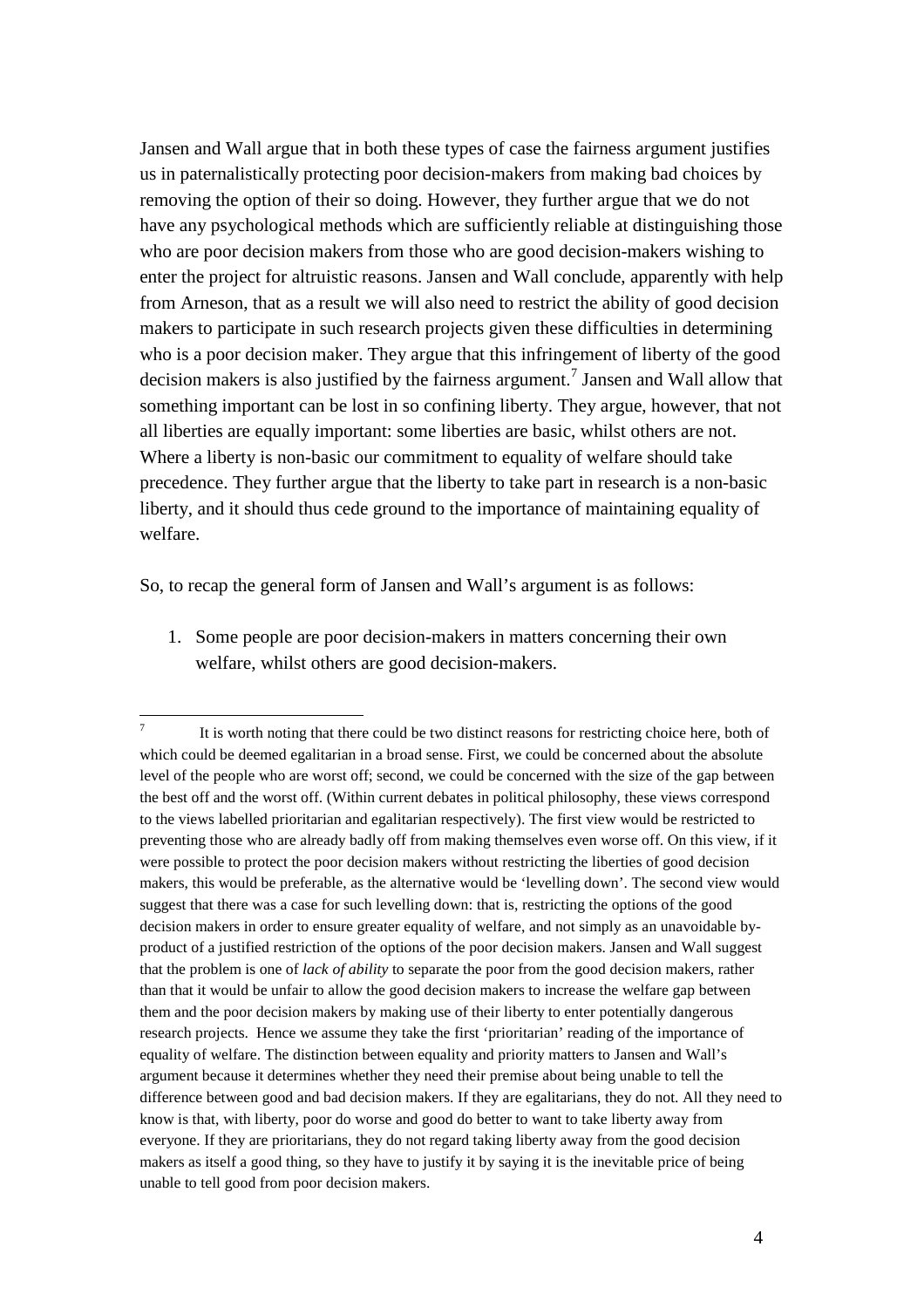- 2. Those who are good decision-makers will tend to have higher welfare than those who are poor decision-makers.
- 3. Therefore allowing liberty of choice will tend to exacerbate inequalities in welfare. (From 1 and 2)
- 4. It is possible to identify some research trials as offering a poor risk-benefit ratio (in self-interested terms) for potential research participants. Specifically, non-therapeutic research carrying more than minimal risk is such a case.
- 5. Where a trial offers a poor risk-benefit ratio, it would be only poor decisionmakers or altruists who would opt to take part in it.
- 6. It is impracticable to distinguish the altruists from the poor decision-makers. We are not able to reliably prevent the poor decision-makers from taking part, whilst allowing the altruists to do so.
- 7. Therefore we cannot both protect the poor decision-makers and allow altruists the liberty to make their own choices in these circumstances.
- 8. Therefore we face a trade-off between liberty and equality:
	- a) Our commitment to equality of welfare gives us a *pro tanto* reason to restrict the liberty of choice of poor decision-makers who would wish to take part in trials with a poor risk-benefit ratio.
	- b) Our commitment to liberty gives us a *pro tanto* reason to allow competent adults to make their own decisions in matters regarding their own lives.
- 9. Some liberties are basic and some are non-basic.
- 10. Basic liberties must be stringently protected, but non-basic liberties need not be.
- 11. The liberty to take part in research trials is not a basic liberty.
- 12. Where a liberty is not basic, it should be legitimately curtailed in the interests of equality of welfare.
- 13. Therefore the liberty to take part in research trials should be legitimately curtailed in trials with poor risk-benefit ratios in the interests of equality of welfare.

In the rest of this paper, we argue that some of the premisses of this argument are false, and hence that the argument as a whole is unsound. We first examine what makes for a poor decision maker in clinical research. We show that this is not nearly as straightforward as Jansen and Wall suppose and argue that their attempts to identify trials with a poor-risk benefit ratio face a problem. Next we argue that it is easier and more practicable than Jansen and Wall allow distinguish altruistically motivated people from people who are making poor choices given their values, and hence that premiss 6 appears to be false. We also explore premise 11 and argue that the liberty to take part in some of the clinical research Jansen and Wall would wish restricted is a very important liberty indeed and may be required by a proper respect for basic liberties. Finally, there would be radical and unwelcome implications for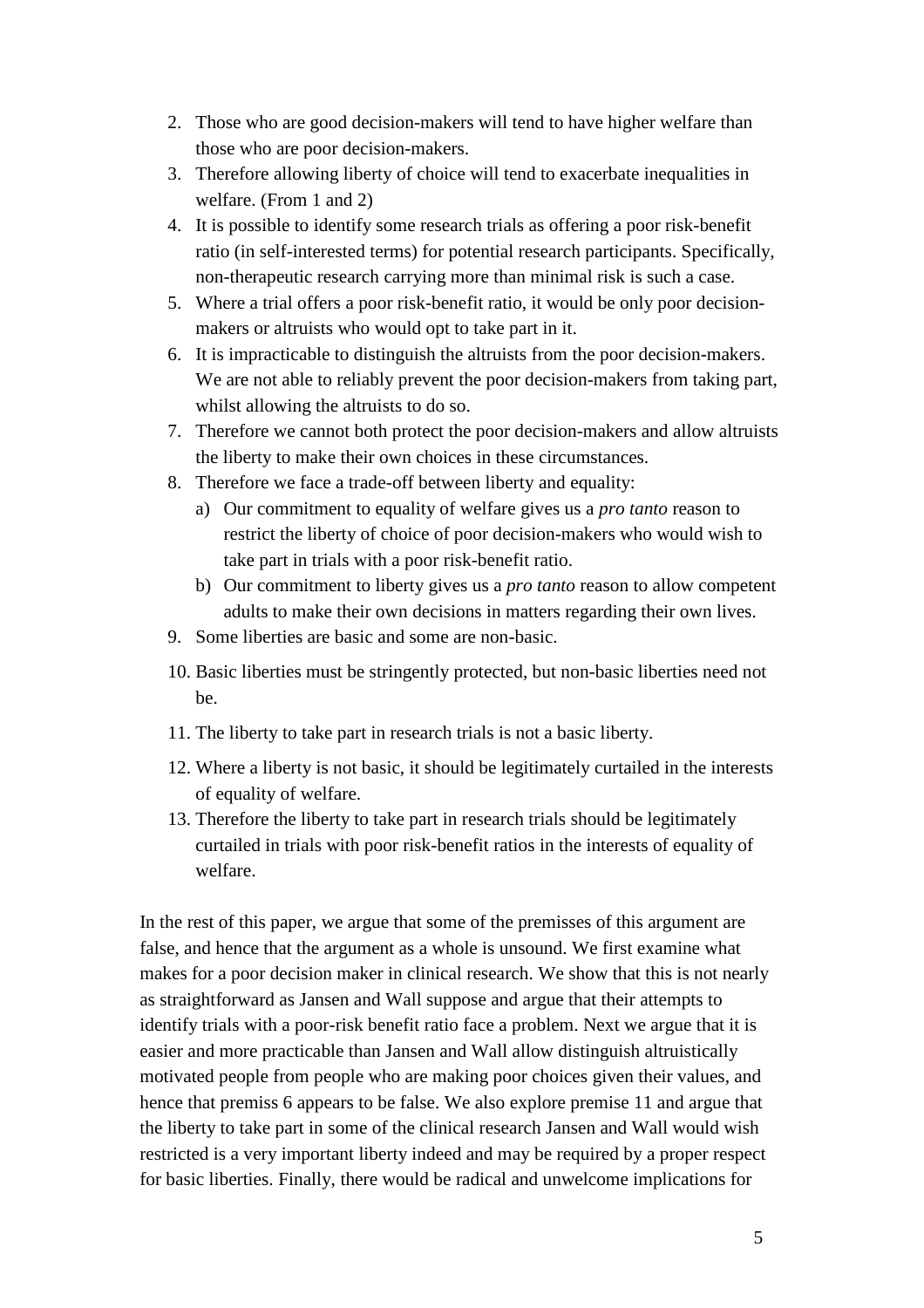banning the types of research they propose to ban, and so we ultimately question their conclusion that the liberty to take part in research should be curtailed in the interests of equality of welfare.

# **WHEN WOULD IT BE A POOR DECISION TO ENTER A CLINICAL RESEARCH PROJECT?**

In this section we aim to put some pressure on the idea of poor decision-makers, as Jansen and Wall seem to adopt the term. We suggest that people with unusual values create a problem for Jansen and Wall. They must either allow that such people can be good decision-makers (and thus undermine the claim that there are trials which unproblematically have a poor risk-benefit ratio), or claim (with problematic illiberality) that such people are *ipso facto* poor decision-makers.

Does being a good decision maker require only making sensible decisions *given* your values, or does it also involve valuing the right things? If being a good decision maker requires only making good decisions given your values, then we would have to admit that many different orderings of values will be legitimate. In this case, there will be people with unusual or eccentric values who would agree to participate in projects which would seem to Jansen and Wall to have a poor risk-benefit ratio. However, these projects would not count as having a poor risk-benefit ratio for the person with unusual values, and hence we could not say that the person was a poor decision maker. For example, healthy volunteers may consent to phase 1 trials where there is no hope of therapeutic benefit at all in exchange for a monetary incentive. If what counts is the decisions one makes *given* one's values, then such people will not count as poor decision-makers. Moreover, if we adopt this reading of good decision-making, then the association between disadvantage and poor decision making which Jansen and Wall's account presupposes seems much less convincing. $8$  In this case, the claim that protecting poor decision makers from themselves is justified on egalitarian grounds will lack the intuitive plausibility that Jansen and Wall impute to it and as they do not present any empirical data it looks like a mere assertion.

The other option would be for Jansen and Wall to insist that good decision-making is to be defined substantively, as not only deliberating correctly given your values, but also holding the correct values. Whilst such a policy would indeed licence us in thinking that people with unusual values are poor decision-makers, it is difficult to reconcile this model with many of the presuppositions we have about policy making

<sup>8</sup> For instance, given this account of good decision-making, valuing \$1000 more than risk to life and limb need not be poor decision-making if, given the rest of your life circumstances and priorities, taking such a risk is the best way to pursue your life goals.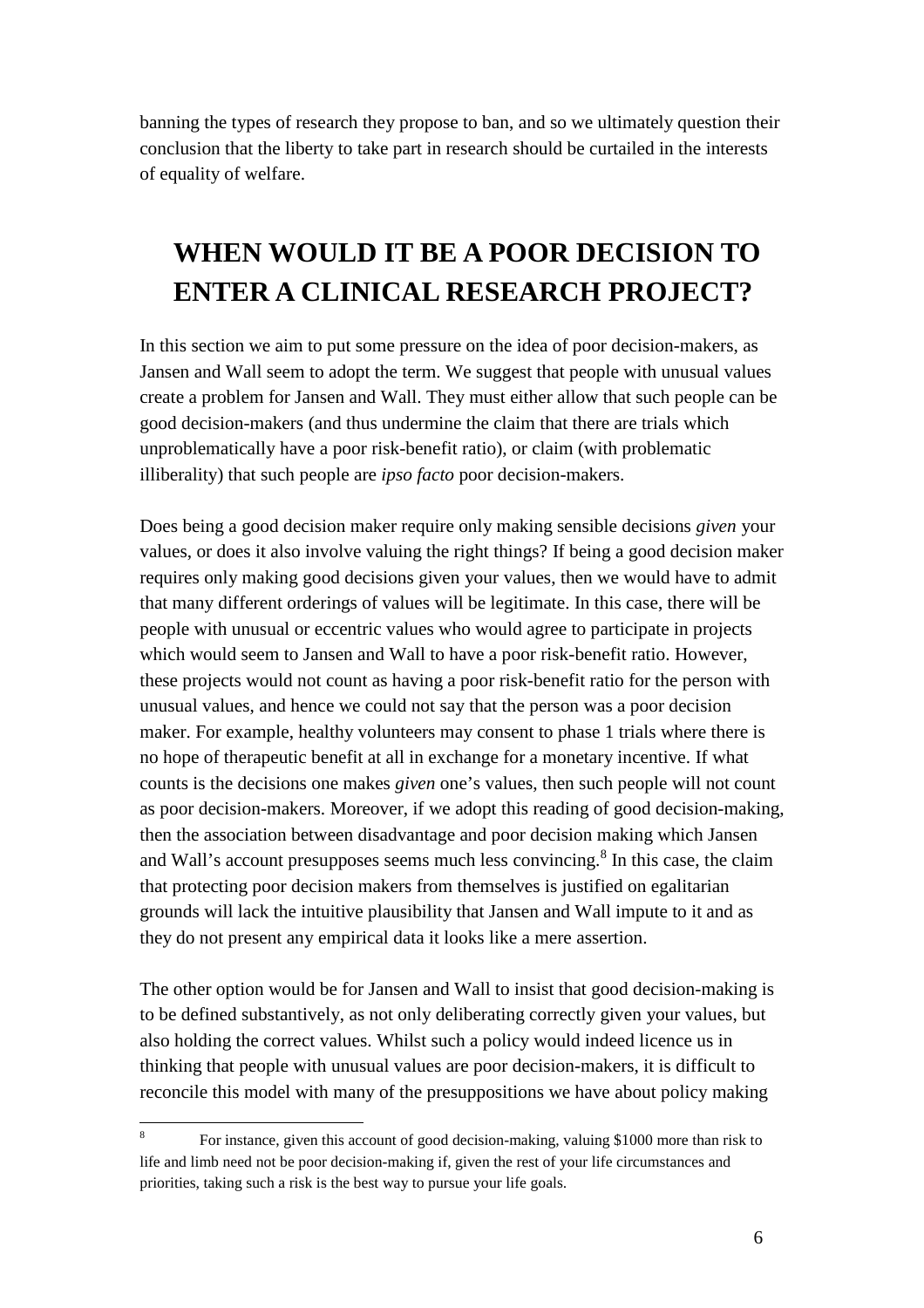in a multicultural liberal society.<sup>9</sup> In particular, our legal standards for mental capacity explicitly allow that people can have values which are as bizarre as they like, so long as they judge in accordance with these values, understand the facts of the case, and are not coerced. Hence, many people who have mental capacity in a legal sense would be deemed poor decision-makers on Jansen and Wall's account. Jansen and Wall would thus be imposing a much stricter conception of decision making competence in the case of research than we do elsewhere. $10$ 

We can examine this problem in greater depth if we look at Jansen and Wall's example of the sort of case which they feel would warrant hard paternalism through general regulation:

[I]t may be helpful to have in mind a type of trial that clearly and unambiguously engages paternalistic concern. Imagine, then, a Phase 1 randomised control trial that offers no prospect for therapeutic benefit and imposes significant risk of harm to its participants. Such a trial, let us assume, promises to advance medical knowledge; and, let us further assume, there are people who are willing to consent to participate in it. Here an argument for paternalistic interference will apply, if it applies anywhere in clinical research. (*ibid.*, 173).

When Jansen and Wall give more detail, it seems that the envisaged trial involves terminally ill patients who may not, it is true, expect to benefit according to standard decision theoretic models, yet they may hold a strong hope of some, any benefit:

For example, suppose a proposed *early phase oncology trial* is disapproved by an institutional review board (IRB) because it fails to satisfy some paternalistically motivated ethical restriction designed to protect research subjects. (*ibid.*, 173: italics added)

By using this example of early phase oncology trials, we can infer that their focus is on terminally ill patients for whom no other treatment has worked. Is the hope of cure in such circumstances sufficiently unreasonable that we should make the substantive judgement that anyone who would consent to enter such a trial is a poor decision maker? It is of course true that hope of benefit could be based on a 'therapeutic

<sup>&</sup>lt;sup>9</sup> Moreover, even if we were able to identify the substantively correct values, it seems far from clear that these values would follow the standard distinction between therapeutic and non-therapeutic research in the way Jansen and Wall suggest.

<sup>&</sup>lt;sup>10</sup> There may be good reasons for treating research as requiring higher standards of decision making competence than other contexts. However, they Jansen and Wall do not provide any argument for this position. They simply state that there is only a non-basic liberty to participate in clinical research and that research is therefore different from other activities.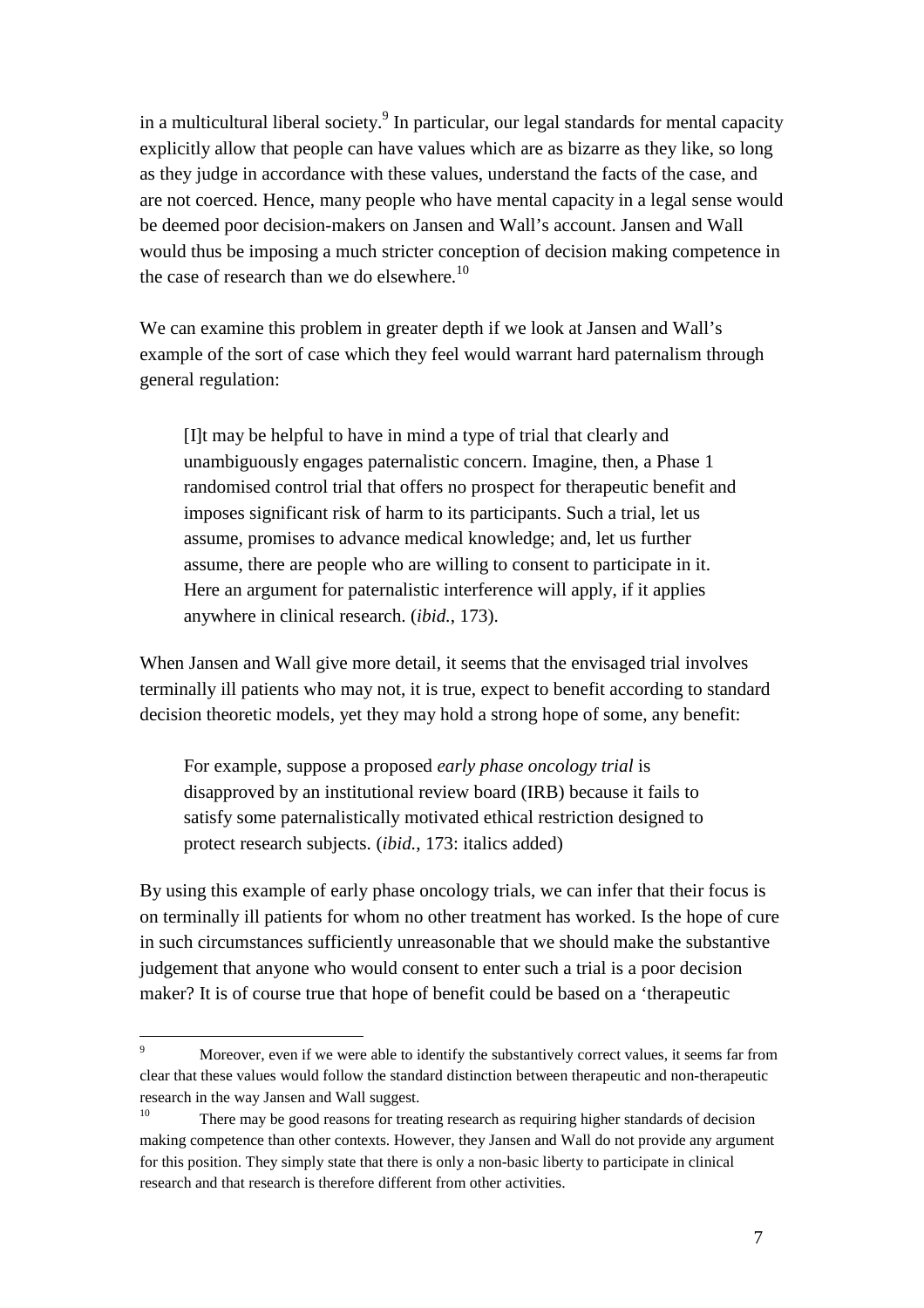misconception' about the probabilities of benefit.<sup>11</sup> and furthermore that the patient might end up worse off than before. Indeed, there are examples where some Parkinson's patients were worse off from participating in a trial than had they declined.<sup>12</sup> However, if we adopt a view of decisionmaking which analyses the quality of a decision relative to the decisionmaker's values, then it is far from clear that we can assume that the decision participate is a poor one: these patients may be desperate, but they need not be irrational for wanting to try something new in the hope that it works for them.<sup>13</sup> They may think, for instance, that they do not want to simply give up without trying every possible avenue. Or they may well feel they have nothing to lose and everything to gain by agreeing to take part. So long as the patient is lucidly aware of the slim possibility of improvement in his or her condition, and wants to take part all things considered, it seems problematically illiberal to brand such a person a poor decision-maker and refuse to allow them the possibility of making this decision for themselves.<sup>14</sup>

Jansen and Wall could acknowledge that people with unusual values might wish to enter trials with a cost-benefit ratio that most people would think of as unfavourable, without being irrational given their values. They might reply that there will nonetheless remain a problematic rump of patients who are very likely to make poor decisions given their values, and that we ought to protect these people from themselves on egalitarian grounds. However, given that Jansen and Wall think that it is not practicable to distinguish poor decision makers from altruists it is hard to see how they would assess the scale of any such problem. If what they are alerting us to is the mere possibility that people will make bad choices, then it is difficult to see how much weight to place on this concern.

We do not disagree with the thought that we should put in place restrictions to protect persons who do not reach a minimum level of decision making competence from harm in research. However, as we shall argue in the next section, it seems easier than Jansen and Wall allow to distinguish between sufficiently competent decision makers

<sup>&</sup>lt;sup>11</sup> P.S. Appelbaum. Clarifying the ethics of clinical research: a path toward avoiding the therapeutic misconception. *Am J Bioeth* 2002; (2): 22–23.

<sup>&</sup>lt;sup>12</sup> C.R. Freed et al. Transplantation of embryonic dopamine neurons for severe Parkinson's disease. *N Engl J Med* 2001; 344(10): 710–19.

<sup>13</sup> Sarah JL Edwards. Restricted treatments, inducements, and research participation. *Bioethics* 2006; 20(2): 77–91.

<sup>&</sup>lt;sup>14</sup> However, at some stage we might think that what seems like admirable hope in the face of adversity becomes stubborn denial. We will not explore this question further here except to point out that even here the chances of cure in the eighth phase 1 trial a desperate patient tries may be no less slim than their chances in the first. An onlooker's assessment of a patient's hope or stubborn determination in the absence of evidence one way or the other may be more telling of the onlooker's psychological fatigue.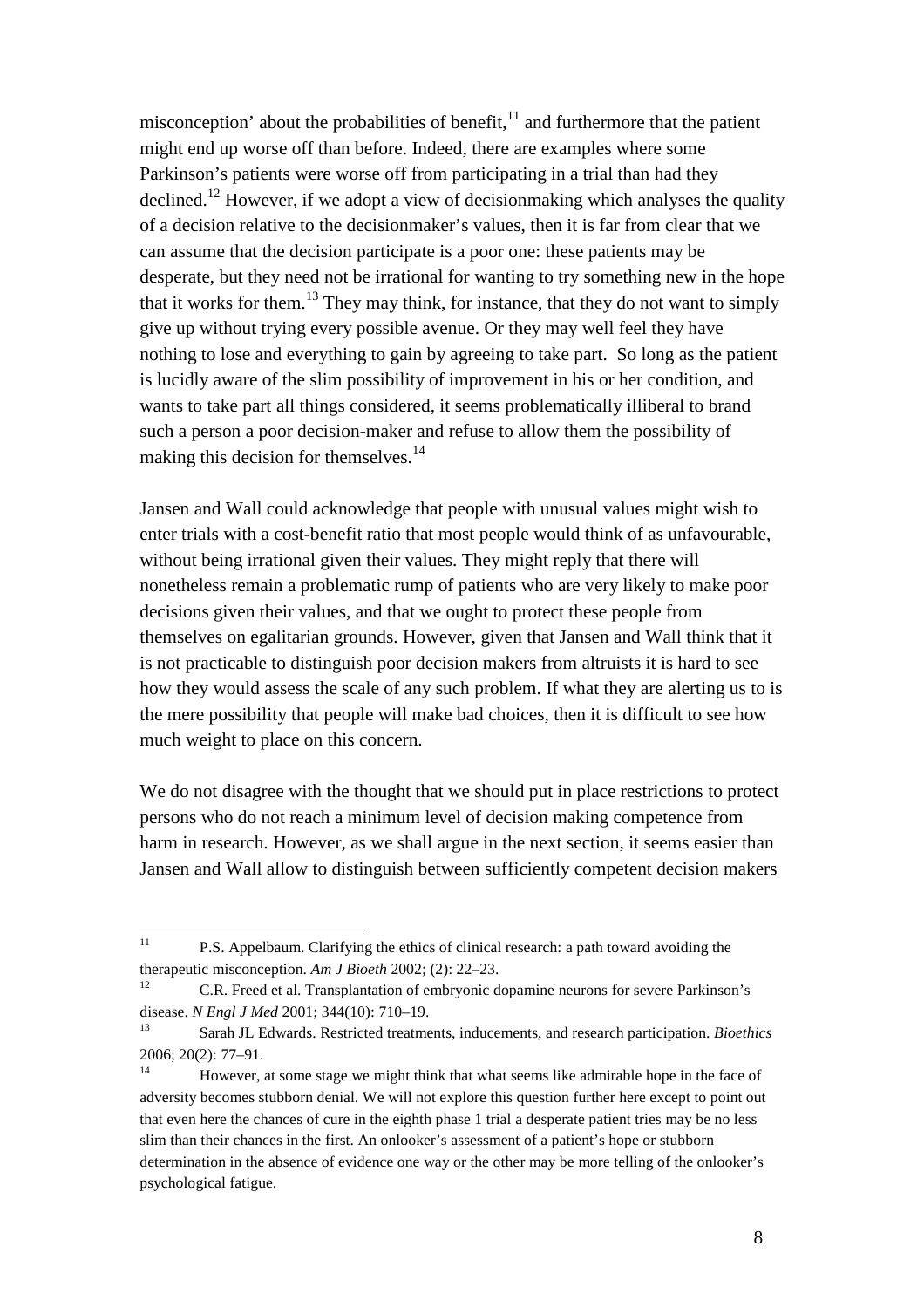and others, and so the case for a blanket ban on certain types of research is weaker than they imagine.

# **DISTINGUISHING GOOD FROM BAD DECISION MAKERS**

While Mill argued that the problem of limited and imperfect knowledge of the impact of restrictive policies on the welfare of individual citizens ought to lead us to abandon paternalism,<sup>15</sup> Arneson seems to draw the opposite conclusion at least in standard cases.

Seemingly applying Arneson's thoughts, a key plank in Jansen and Wall's argument for banning research which would be consented to for self-interested reasons only by 'poor' decision-makers is that we cannot reliably separate good decision-makers who are altruistic from poor decision-makers. Hence while they acknowledge that altruism may provide as good a reason to take risks with oneself as any, they claim that it is too difficult to distinguish altruism from poor decision making reliably and because of this, if we wish to protect the poor decision-makers we must also prevent good but altruistic decision-makers from entering such trials.

We have three responses to this argument. The first, narrow response is that it is by no means clear that it is as difficult as they might think to reliably distinguish between altruistic and self-interested but 'poor' reasons for undertaking a risk at an individual level. From psychology, we already have standard tools and procedures which aim to do just this for interventions which are probably rather more risky than the maximum level of risk in research which ethics committees would be willing to tolerate.<sup>16</sup> For instance, it is legally permissible in the UK to donate a kidney not only to a close relative but also a complete stranger who is not a blood relation – a donation which shows remarkable altruism.<sup>17</sup> Here, more than anywhere it is important to be sure that the altruistic donor really understands what he or she is doing and genuinely consents to it. The general consensus (in the UK at least) is that we can do this with sufficient

<sup>15</sup> See John Stuart Mill., *On Liberty*, in Collected Works, vol. 5, ed. J. M. Robson (Toronto and Buffalo, University of Toronto Press, 1977), p. 283, "But the strongest of all the arguments against the interference of the public with purely personal conduct, is that when it does interfere, the odds are that it interferes wrongly, and in the wrong place."

<sup>&</sup>lt;sup>16</sup> Notice that Arneson rests his claim on a slightly different ground to that one which Jansen and Wall make their claim. Arneson's point is not that it is psychologically difficult to assess individuals but that government cannot feasibly take into account every individual's decision making needs when making policy.

<sup>&</sup>lt;sup>17</sup> See the UK Human Tissue Authority's guidance on altruistic donation at http://www.hta.gov.uk/transplantation/organ\_donation/altruistic\_donation.cfm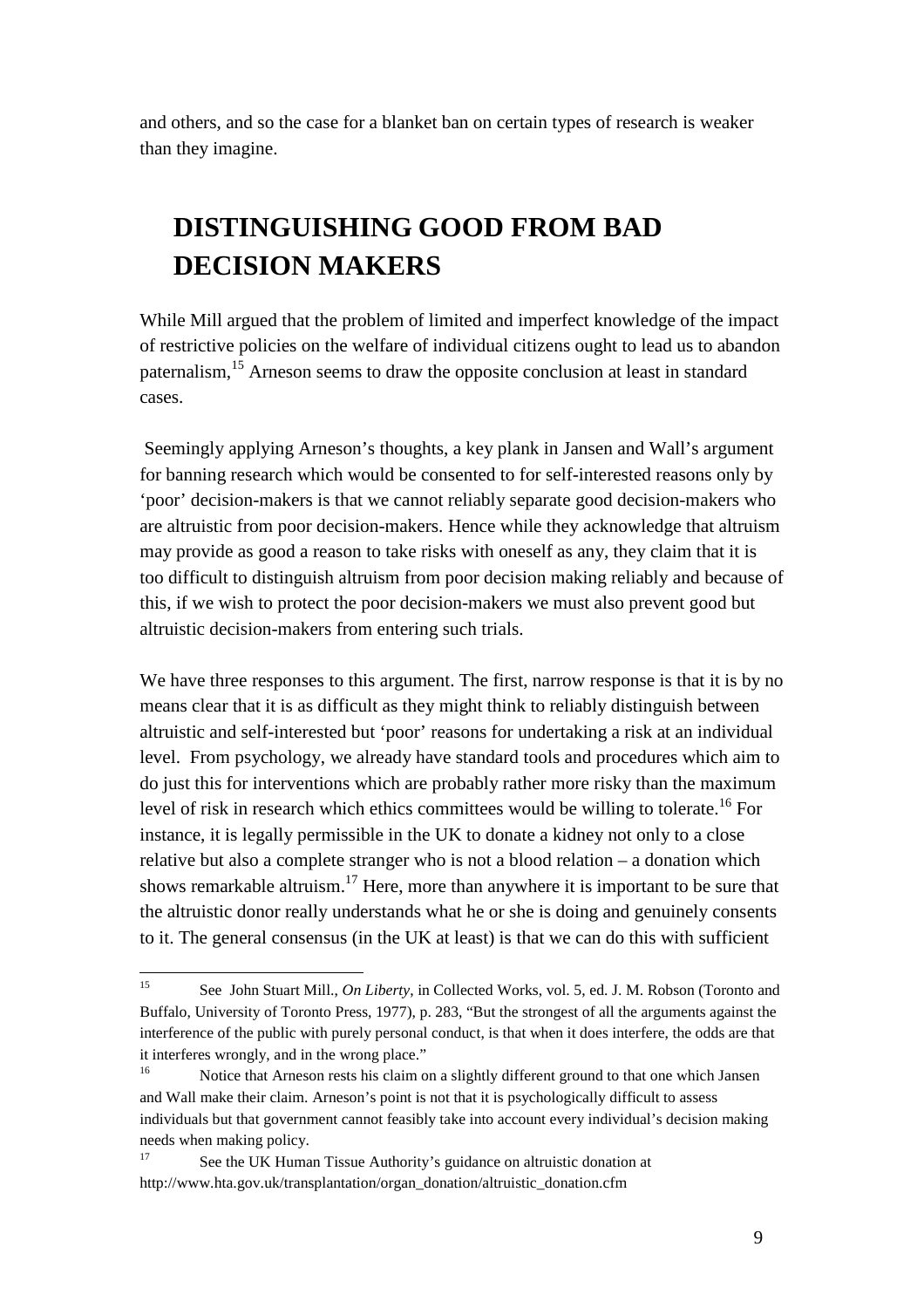accuracy to allow the altruists to do so, whilst denying those who appear to be making a rash decision from so doing.<sup>18</sup>

The second response is that clinical research may not warrant a *general* ban as Arneson might have thought of it even if we accept that hard paternalism for some is justified. A general ban may be imposed by regulation. However, doctors are already in a position to impose paternalistic constraints selectively on individuals on the basis of their decision making capacity. They can thus legislate for research participants' abilities for practical deliberation on an individual basis making the argument for a general ban fall away. A quick reading of Arneson may suggest that *any* restrictions must make 'broad rough classifications' and that no restriction can practicably be tailored to individuals. However, Arneson himself refers to the role and ability of doctors to 'legislate' on an individual basis and this seemingly passing remark about a non-standard case cannot be overlooked here. (p.100) Why impose a ban generally when the social arrangements are already set up in clinical research to accommodate the assessment of individuals by doctors? It is true that it may be less insulting for everyone to be stopped than for specific individuals to be told they are poor decision makers. But this would be true in all circumstances and so general paternalism would prevent all risky activities. It is also true that doctor-investigators have potentially conflicting interests which may mean that they are more inclined to recruit people despite their being poor decision makers. However, there are already systems of independent review and monitoring set up to ensure this potential conflict does not become actual without the need for a general ban.<sup>19</sup>

The third, wider response is that judgements of mental capacity typically play the role of demarcating the division between 'good' and 'poor' decision-makers in liberal societies.<sup>20</sup> Regulators set a threshold level of mental capacity such that those who are most vulnerable, i.e. the mentally non-competent, are protected by paternalistic constraints.<sup>21</sup> Adults are presumed to be able to look after themselves unless shown

<sup>&</sup>lt;sup>18</sup> Clearly more research is needed here to better understand what drives people to consent to be altruistic organ donors, how to ensure people have thought about what they really want, and to gauge how often people regret having become a donor. But the fact that it appears to be feasible to do so in cases where the risks of getting it wrong are far greater than in the average research project shows that Jansen and Wall's assumptions need (at the very least) further empirical grounding. Of course, along with any such 'test', there will be the possibility of error.

<sup>19</sup> Sarah JL Edwards. The Rationale for Research Ethics Committees. *Research Ethics Review*. 2009.

<sup>&</sup>lt;sup>20</sup> In fact Arneson himself talks about a minimal requirement that agents not be 'feebleminded or insane' (p.93) (at the same time as holding that above this minimum the government cannot tailor policy to individuals in standard cases), a point which Jansen and Wall do not acknowledge.

Note that non-competent adults are recruited into non-therapeutic research only when the research relates to the condition impairing their mental capacity and when it carries no more than 'minimal' or 'negligible' risk. See for example the UK Mental Capacity Act 2005 at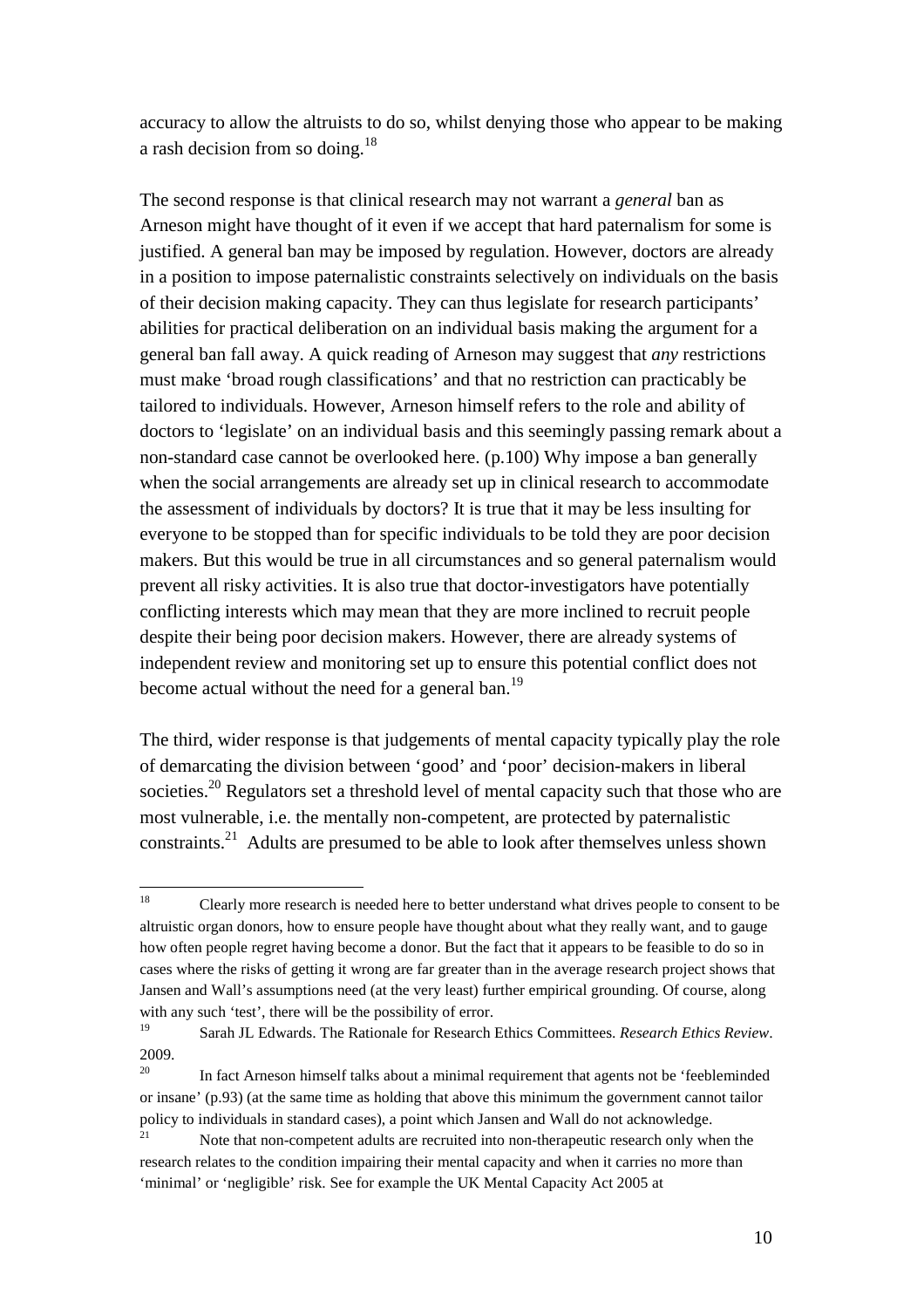otherwise and these legal standards explicitly allow that people can have values which are as idiosyncratic as they like, so long as they judge in accordance with these values and they have a roughly coherent set of values such that their decisions could be understood by an onlooker. Mentally competent adults have absolute legal rights to refuse medical treatments – even those thought to be therapeutic or indeed life saving. Those who are mentally competent but make seemingly poor or unwise choices are not further protected by coercive measures unless their values are incoherent in which case they fall under provisions of Mental Health protection. Similarly, regulators do not typically restrict liberty in cases where poor decision makers generate less welfare than good decision makers in non-research contexts except in quite specific circumstances such as the sales of drugs, liquor, and prescriptions. Without evidence, it is impossible to say how many people might agree to take part in clinical research who really should not. The mere possibility that some may make a poor decision seems too illiberal a ground on which to remove the liberties of all who might want to take part. And many risky activities are readily available for all however good or bad their decisions.

The test of mental capacity, as with any test, may be fallible and we might think someone is mentally competent when they are not and someone non-competent when they are. English law assumes it is better to get it wrong and fail to protect a noncompetent person (by thinking they are in fact competent) than it would be to get it wrong and prevent a competent person from pursuing their life goals (by thinking they are non-competent).<sup>22</sup> In short, regulators in a liberal society typically rank liberty above protecting the most vulnerable.

http://www.dca.gov.uk/menincap/legis.htm. Importantly, though, therapeutic research must also relate to the condition impairing their mental function such that non-competent adults may be denied other expected benefits including therapeutic benefits unlike those who are mentally competent to consent. A trial of an investigational treatment for heart disease will not admit non-competent patients with heart disease. The vulnerable may thus be the ones suffering inequalities in welfare as a direct result of supposed paternalistic constraints.

<sup>&</sup>lt;sup>22</sup> We might try to match the degree of mental competence we require of a decision maker to the particular risks (and indeed benefits) associated with a research project. One difficulty is that the same person may be deemed competent to consent but not to refuse the same treatment or vice versa, which makes the very ability to exercise choice disappear. A similar problem arises in setting a threshold of competence for therapeutic research but not for non-therapeutic research involving more than minimal risk in that the only difference between the two from the person's point of view is what benefits they can expect to reap. The same person could be deemed competent to consent to something beneficial but not to refuse the same treatment and lose those benefits. There are additional problems with relating risk to competence such as smuggling in the very question we are interested in answering i.e. is it justified to override the patient's decision for paternalistic reasons? (See further, Allen E. Buchanan and Dan W. Brock (eds.) *Deciding for Others: The Ethics of Surrogate Decision Making*. Cambridge University Press 1990; Ian Wilks 'The Debate Over Risk-Related Standards of Competence, *Bioethics* 1997; 11: 413-26; Mark R. Wicclair, 'Patient Decision-Making Capacity and Risk', *Bioethics* 1991; 5: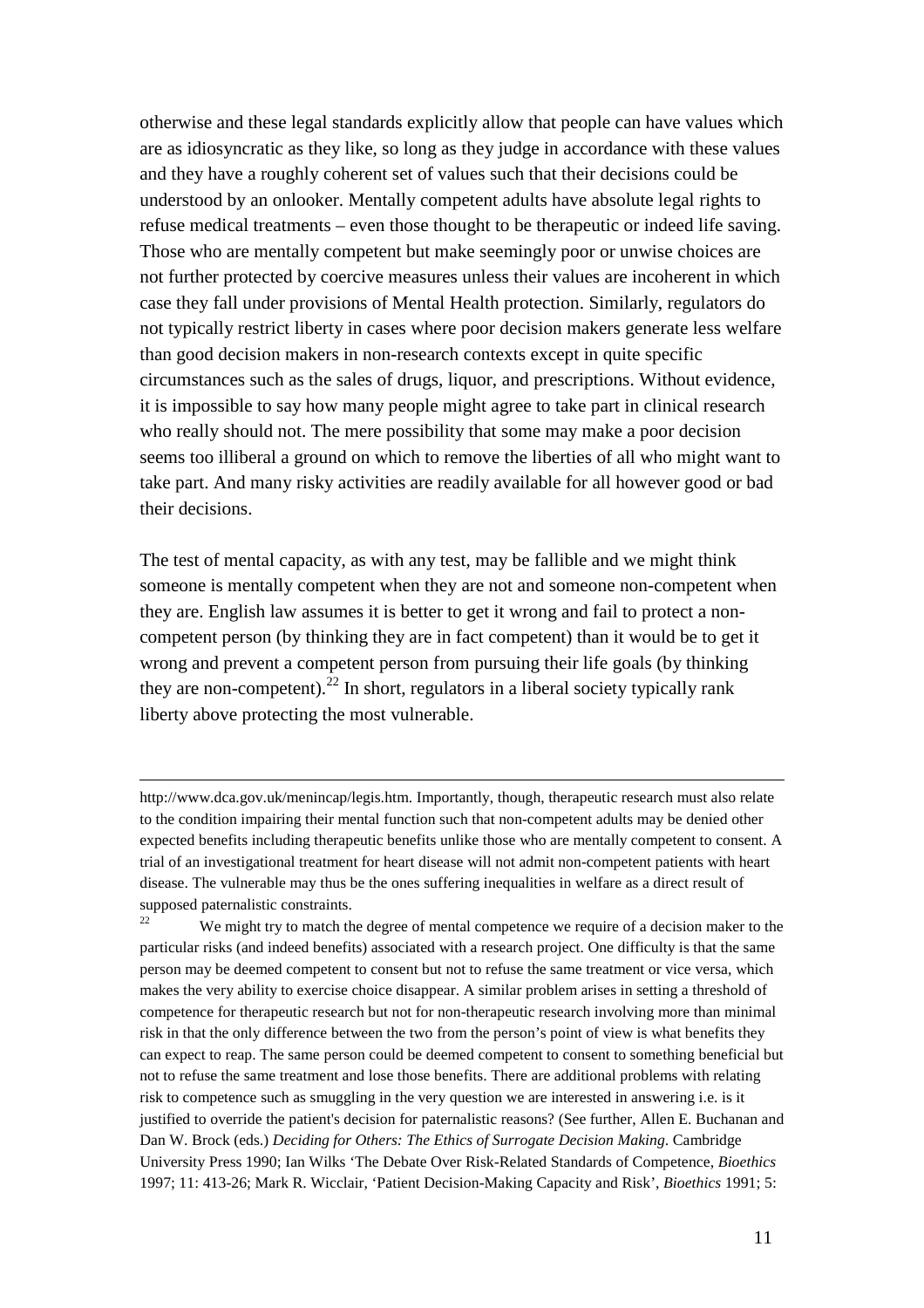The ready availability of legal capacity as a standard for separating 'good' from 'poor' decision-makers, which probably sets a higher standard than Arneson's minimum, presents Jansen and Wall with a choice they do not fully confront. Either they should explicitly reject the liberal reliance on an assumption of adult capacity and support an across-the-board hard paternalism in cases where decision-makers are likely to make autonomous but 'poor' choices; or alternatively they could provide an account of what makes the context of research different, and why it is easier to justify hard paternalism in research than other contexts. One thing they might say is that the liberty to take part in clinical research is different in that it is a non-basic liberty. We now attempt to challenge this position.

# **THE LIBERTY TO TAKE PART IN CLINICAL TRIALS CAN BE BASIC**

Jansen and Wall write "it seems clear that the liberty to participate in clinical research is not fundamental to autonomous agency in the same way as genuine basic liberties, such as the liberties associated with freedom of conscience, political speech or the liberties involved in pursuing a life plan. This is hardly a controversial claim. To our knowledge, no one has presented the liberty to participate in clinical research in such strong terms." (ibid,180)

We agree that some liberties are more important than others, but we suggest that it is wrong to think that the liberty to take part in clinical research is always relatively unimportant. Health is important in its own right and for the exercise of liberty.<sup>23</sup> In some cases we may go so far as to think that without it a person's fundamental freedoms are in doubt and the opportunity to restore or maintain health may become a very important liberty indeed. Some clinical research with patients who are terminally ill may provide such an opportunity.

Where a particular treatment offers a patient their only potential chance of benefit for an otherwise incurable disease then the liberty to avail him or herself of that treatment is a significant and important one, even if the trial appears to offer (to the outsider) a rather unfavourable risk-benefit ratio. At such moments, the liberty to enter the research project is of key importance to how the person conceives of themselves, and how they face their impending death. However, it is important to notice that the moral

<sup>91-104;</sup> Mark R. Wicclair. The Continuing Debate over Risk Related Standards of Competence. *Bioethics* 1999; 13(2): 149-153.)

<sup>23</sup> Daniels, Norman, 1990, "Equality of What? Welfare, Resources, or Capabilities?", *Philosophy and Phenomenological Research* 50 (supp. vol.), pp. 273-296.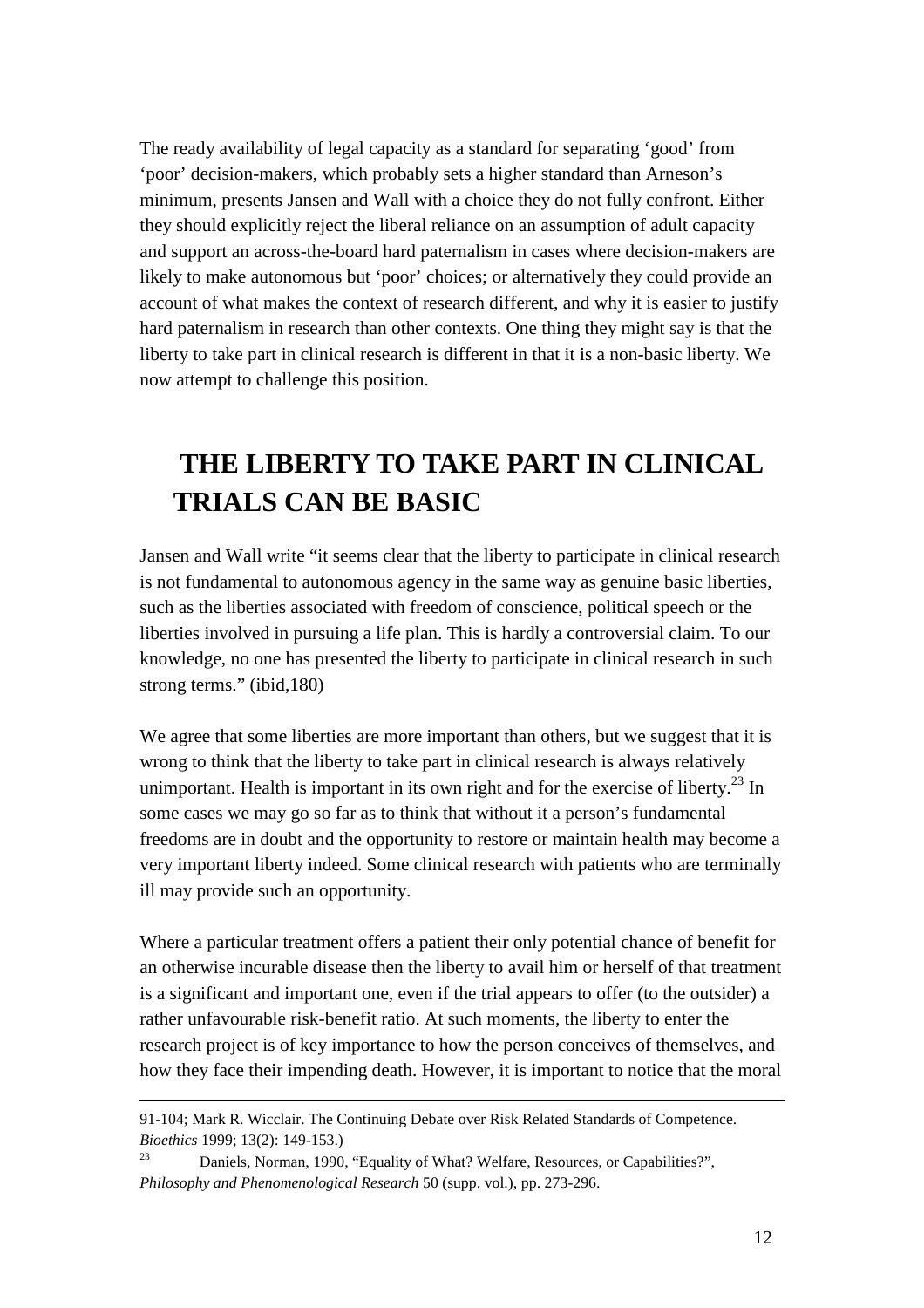weight here attaches to the *access* to the treatment and not to participation in research *per se*. If we were able to offer the experimental treatment separately from offering it in a trial, $^{24}$  we would agree with Jansen and Wall that the liberty to have the experimental treatment within the context of the research trial (where presumably the person might be randomised to a control arm) was not as weighty. The liberty to gain access to a trial may thus be parasitic on the right to life and the right to be free from discrimination. But this does not make it relatively unimportant. On the contrary, the right to life is a fundamental right and any protection of it is also most important.

# **IMPLICATIONS OF A GENERAL BAN FOR CLINICAL RESEARCH GENERALLY**

In his original paper, Arneson acknowledges that arguments for hard paternalism on grounds of fairness usually assume that the effects of such restrictions on those not subject to the restriction and those not consenting will be insignificant.

However, when applying the argument to certain clinical research, this assumption does not hold. A general ban on non-therapeutic research would have rather unwelcome implications for third parties as well as for those who are supposedly protected by the general paternalism. Non-therapeutic research is a necessary part of the process of clinical research. Without it, no therapeutic research would be possible and all medical advances would stop. Much of this research cannot be certified to be of no more than minimal risk. Hence banning non-therapeutic research which poses risks above the minimal would also mean preventing much therapeutic research and all the social benefits we associate with evaluating scientific advances in medicine.

As an example of this, all first-in-man trials are non-therapeutic in the sense that they are not expected or even designed to benefit the individual participant. Furthermore, it is impossible to say that any phase 1 trial carries no more than 'minimal' risk partly because there is no clinical data on which to base such a judgement and partly because this is precisely what phase 1 trials are designed to find out, i.e. what the maximum tolerated dose of a new possible treatment is in humans. Without the knowledge gained from phase 1, it is impossible to jump straight to phases 2 and 3 which are more often regarded as 'therapeutic' in the sense that any clinical benefits

<sup>&</sup>lt;sup>24</sup> For example, the High Court in England and Wales ruled that it would be lawful for patients with vCJD to receive an experimental treatment called pentosan polysulphate despite the regulator having refused and with no rider about using the data for 'research' in the public interest. For more on this case, see Owen Dyer, "Family finds hospital willing to give experimental CJD treatment ", *BMJ* 2003;326(7379):8 (4 January).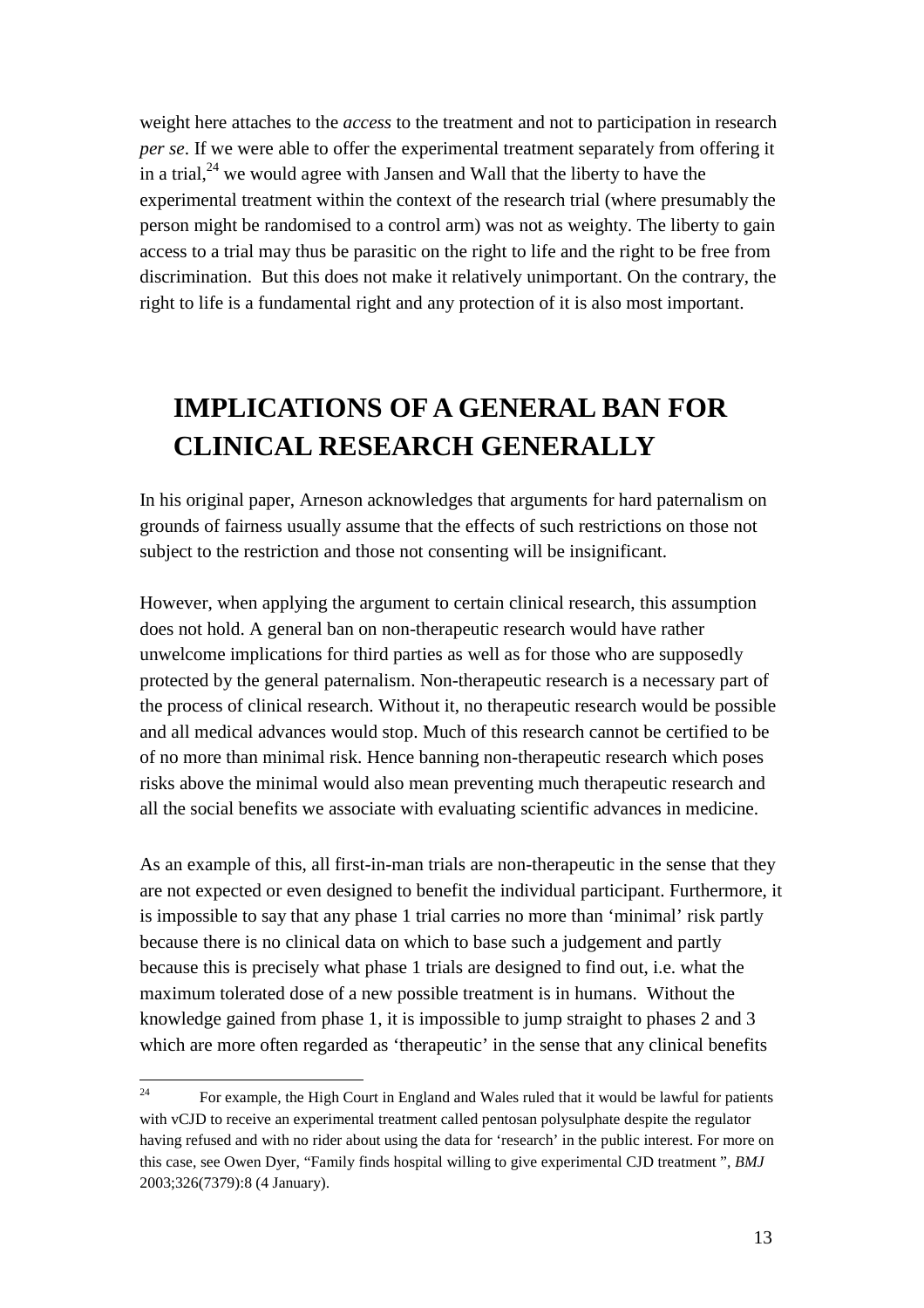of a possible new treatment are at least measured and compared with those of an existing standard or a placebo. So, a ban on non-therapeutic research would also rule out therapeutic research. This is a consequence we would not want to accept - at least without further argument - since it would halt the process of giving patients and doctors more information on which to base their treatment decisions in routine clinical practice and it would prevent both good and bad decision makers alike from reaping the benefits offered in therapeutic research, leaving everyone worse off. Moreover, material progress from research could help to redress the inequalities in welfare.

Jansen and Wall could respond to this problem in two ways. First, they could simply increase the level of risk that they think appropriate in non-therapeutic research, so that fewer non-therapeutic projects would then be ruled out. Second they could elect to count money for participation as a benefit, and thus bring non-therapeutic research under their more general decision-making model, whereby we ask if the potential harms outweigh the potential benefits for the participant, rather than simply looking at the level of risk. The obvious question for Jansen and Wall is this: if you want to prevent trials with an unfavourable risk-benefit ratio, why opt for bans rather than requiring improvements to the ratio? Offering monetary incentives are one way of changing the risk-benefit ratio.<sup>25</sup> While some people may not accept this approach to increasing the benefits research could offer, there may be others available such as extra health checks or care visits.

#### **CONCLUSION**

As liberal egalitarians, we are sympathetic to the motivating ideals of Jansen and Wall's argument. They are right to point out that equality matters, and that giving priority to liberty will often involve costs to equality. However, we are unconvinced by their current argument for banning research projects with a poor risk-benefit ratio. First, it seems more practicable than Jansen and Wall allow to determine the values on the basis of which a potential research participant wishes to enter a risky research project, so the claim that we must ban such research projects for all if we ban them for the poor decision-makers looks to be unmotivated.

Second, the idea of poor decision-makers is much more problematic than Jansen and Wall allow: if being a poor decision maker means making poor decisions *given your values,* then there will be many with unusual values who might agree to participate in projects which to Jansen and Wall would seem to have a poor risk-benefit ratio, without thereby counting as poor decision makers. If, however Jansen and Wall think

<sup>&</sup>lt;sup>25</sup> See the classic defence of financial inducements in T. M. Wilkinson and A. Moore. Inducement in research. *Bioethics* 1997;11(5): 373–89.